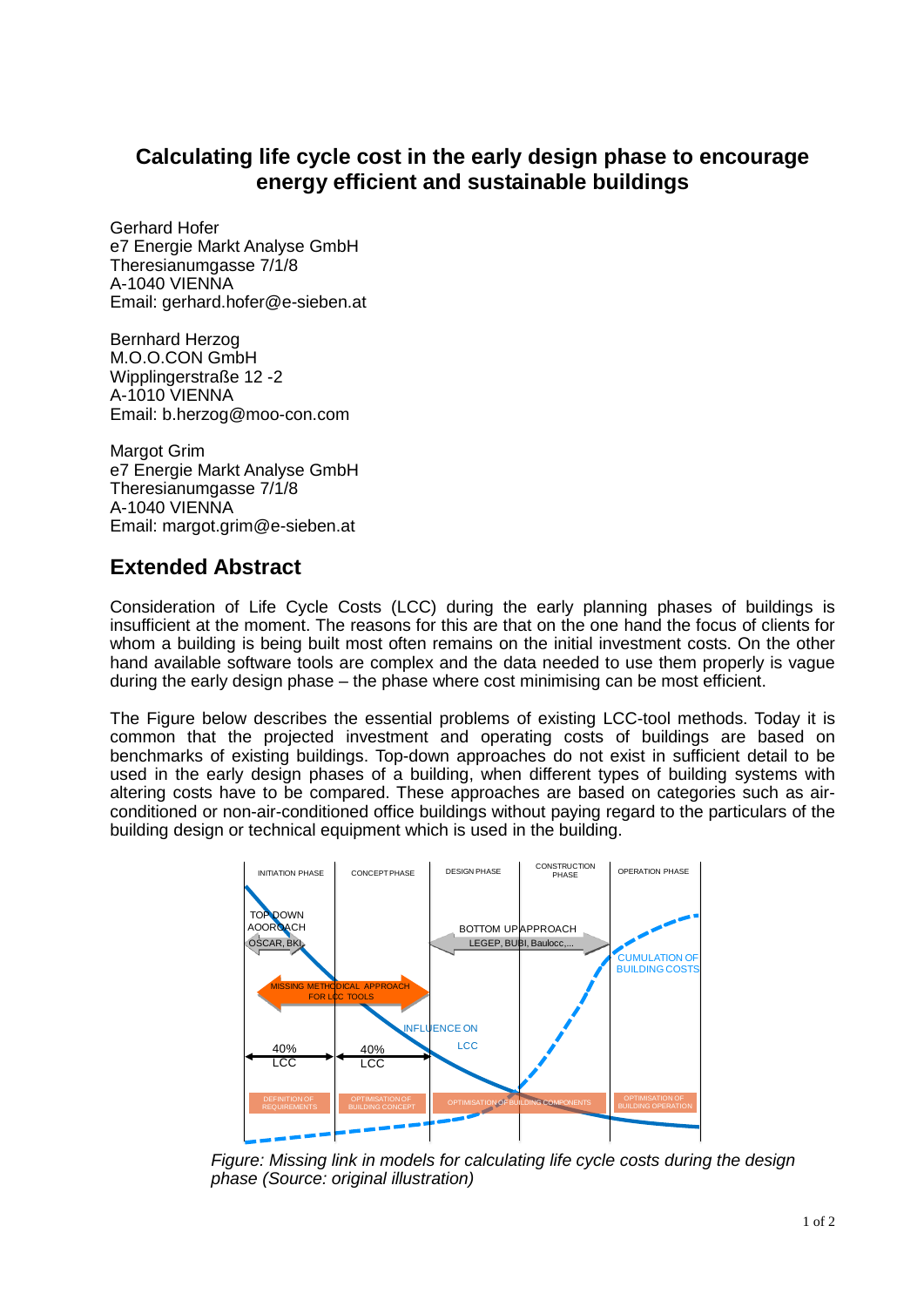Existing software tools for calculation of LCC are based on the bottom-up approach which makes it necessary to enter itemized data (i.e. lime cement plaster, or type of paint coating/finish of paint). On the one hand this requires a great deal of data entry while on the other hand the data is simply not available at the required level of detail in the initiation and early design phases. A quick simulation of different variations, as it is necessary in an iteration process with an integrated planning approach, is only possible through a great expenditure of time and effort.

The objective of the newly developed approach was to model the building in such a way that LCC can already be calculated in the early design phases; even at a point of time when no design for the building is yet available at the definition of requirements. The main concept is to have an 80/20 Pareto principle that is applied in the design process: by using approximately 20 percent of input efforts 80 percent of the indicators should be calculated. Furthermore, the first LCC calculation should be carried out before the first architectural concept is drawn.

The purpose of this LCC model is to calculate costs to provide construction clients of office buildings well-founded basis for decision making in order to:

- inform construction clients about the life cycle costs of buildings in the early demand planning phase: these clients very often do not know about the long term costs of decisions in the demand planning phase. When they can decide on having for instance a passive house at the end of a construction process, they do not know the options and consequences for investment and follow up costs. This is a crucial aspect concerning the decision for sustainable buildings. If consultants and construction clients do not know the financial consequences of their decision in early demand planning phase in detail, this might impede the implementation of energy efficient buildings.
- analyse options for different project solutions in preliminary designs and drafts during the design phases: In this phase, various designs and technical solutions can be analysed regarding the economical effect for the building. By making use of this LCC model as well as the support of a tool, various options concerning design and technology can be analysed very quickly in order to find the optimal economical solutions and not to delay the design process.

In order to make use of this approach models for generating the space allocation program and volume program for the building as well as data for construction costs and operating costs are necessary on an aggregated level. This eventually enables entries to be made before the beginning of design. In addition, an energy calculation model should illustrate the interdependency between the building design, the façade, and the building equipment system. If this is executed in this way, no additional calculation tool is needed. The model design should enable LCC analysis during the design phase for optimisation of the building concept and, to a lesser extent, during the preparation for construction for the optimization of the building components.

By integrating the necessary input data for this model into a software tool, it is possible – with an acceptable expenditure of time and effort – to make reliable statements on prospective investment and operating costs of the building and thereby accelerate the realization of sustainable and energy efficient construction concepts.

The development of a new model for calculating LCC in the early design phase was successfully transferred to the market. There are first projects in the demand planning phase, for architectural competition as well as in the design phase of a building. The results of this model are mainly used to give the construction client valuable information about the future costs of the building.

The development of the mentioned model for early calculation of LCC in the design process was funded by the "ZIT - Die Technologieagentur der Stadt Wien". The further development of an LCC model for the refurbishment of buildings is supported by the Austrian programme "Haus der Zukunft plus" within the project BIGMODERN.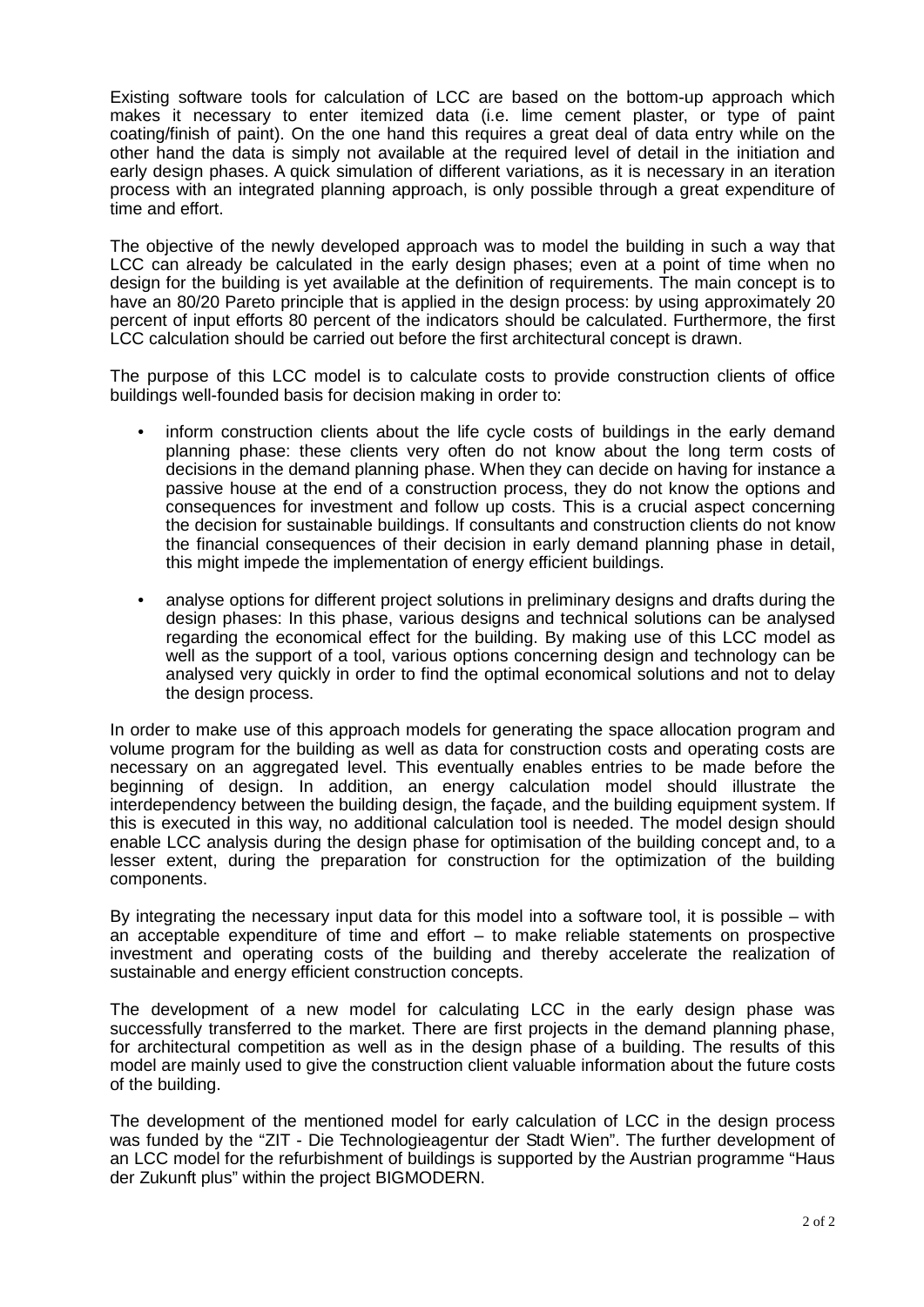## **Calculating life cycle cost in the early design phase to encourage energy efficient and sustainable buildings**

Gerhard Hofer e7 Energie Markt Analyse GmbH Theresianumgasse 7/1/8 A-1040 VIENNA Email: gerhard.hofer@e-sieben.at

Bernhard Herzog M.O.O.CON GmbH Wipplingerstraße 12 -2 A-1010 VIENNA Email: b.herzog@moo-con.com

Margot Grim e7 Energie Markt Analyse GmbH Theresianumgasse 7/1/8 A-1040 VIENNA Email: margot.grim@e-sieben.at

# **Abstract**

Consideration of Life Cycle Costs (LCC) during the design phases of construction is insufficient at the moment. The reasons for this are on the one hand based on the fact that the focus of construction clients most often remains on the initial investment costs. On the other hand, available software tools are complex and the data needed to use them properly is vague during the early design phase – the phase where cost minimising can be most efficient. Thus, on the basis of various existing Life Cycle Cost tools, a model which enables detailed forecasts of expected Life Cycle Costs during early design phases was developed.

The new LCC model can illustrate the characteristic values of space efficiency, energy efficiency, and cost efficiency of the investment and operation while presenting an overview of Life Cycle Costs. This is facilitated through:

- separation of the building in about 100 aggregated building elements in varying levels of detail
- database of investment and operating costs for different solutions and different qualities for these aggregated building elements;
- a building model for entry of space allocation and function programs as well as architectural concepts;
- a tailored energy calculation model for realistic energy costs.

All these components are part of the LCC model and were integrated in a software tool. In this way the long-term economic impact of energy efficient buildings can be illustrated quickly during an integrated planning process at the beginning of a building project.

## **1. Introduction**

Life-cycle-costs (LCC) are defined as the total cost of a building or of a specific building component throughout its lifetime, including the costs for planning, design, acquisition, operation, maintenance, demolition and disposal less any residual life. The life-cycle-costs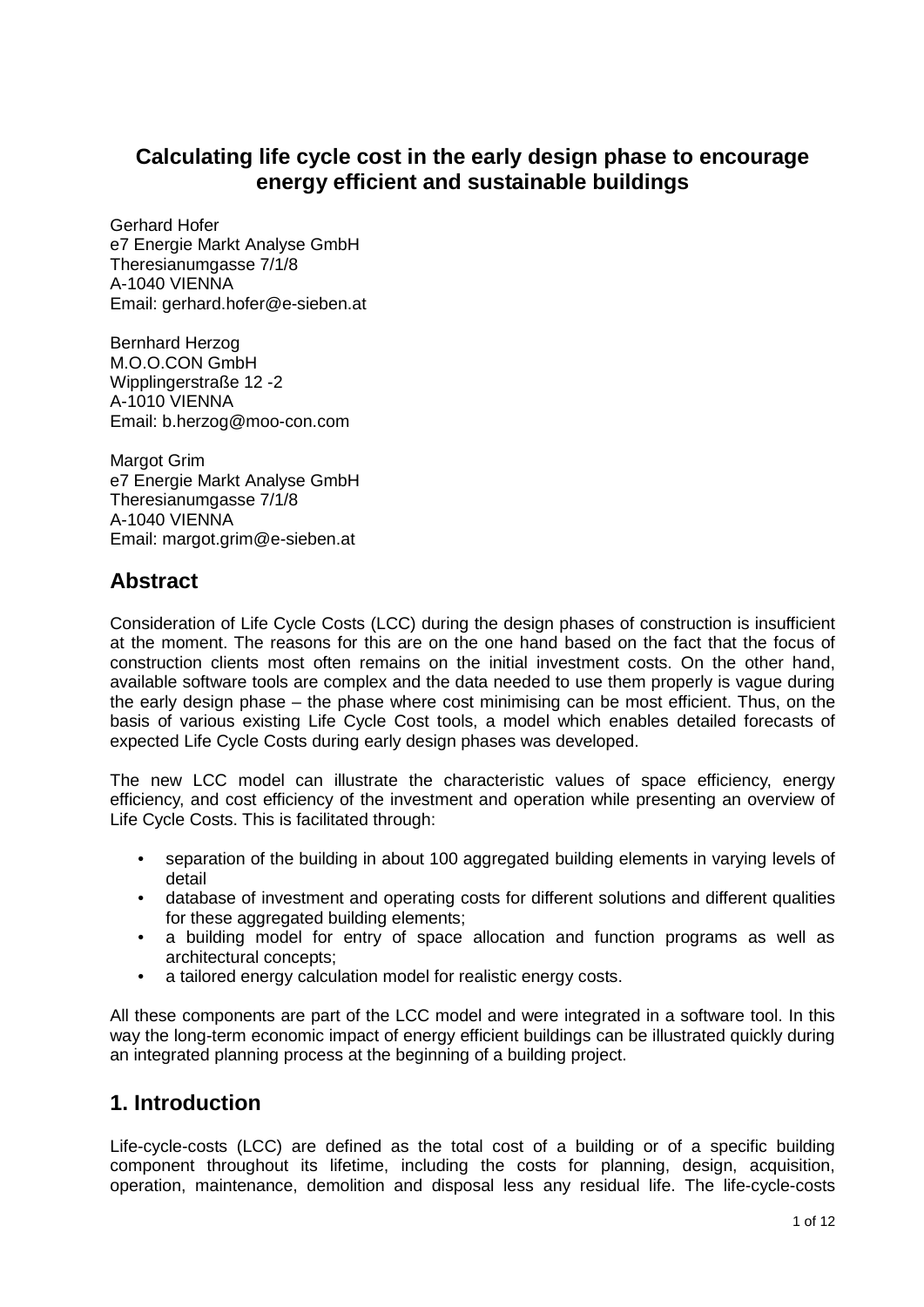include both investment costs and operational costs throughout the whole functional lifetime, including demolition [1].

Current methods in construction show that in most cases investment cost is still a decisive factor in the construction of a building. However, increasingly it can be seen that the sustainability of a building plays an ever more important role. One of the reasons is the growing demand for buildings with low operating costs coupled with the increasing desire for sustainability evaluation made through sustainable building certification.

LCC is included as a specific criterion in both the German Sustainable Building Council's certification [2] as well as in the Austrian certification for a Total Quality Building [3]. In the German certification system a specific methodology to calculate LCC is defined. The calculation of LCC for the building has to be compared to defined benchmarks in order to receive credits in the sustainability certification scheme. On the contrary, within the Total Quality Building (TQB) system the auditor has to comply with defined calculation standards and has to include certain types of running costs in order to receive credits in the certification system. Standardization proposals are being developed on the European level by CEN's Technical Committee 350. Workgroup 4 of the committee is working on Standard EN 15643-4 [4] for the assessment of economic performance in the framework of a sustainability assessment. LCC is the main indicator for the economic sustainability.

Considering LCC is important in the early design phase in order to optimize the costs for investment and follow up costs. Usually, various options are taken into account in this phase. A Life Cycle Costs Analysis (LCCA) could evaluate these options: What are the consequences in costs of different insulation standards, different energy carriers or different façade systems? Commonly, a more energy efficient building with higher insulation standards has higher costs for the façade, lower costs for the heating system and, consequently, lower energy costs. External shading systems lead to lower costs for the cooling system and lower energy costs, but to higher costs for cleaning and maintenance of these products. This means, that different design options may have consequences on the investment, energy, maintenance, cleaning and operation costs of a building that should be analysed during the design phase. In many cases there is just a shift of running costs, for instance from energy to maintenance and cleaning costs. A LCCA takes all these costs into account. In this concept the "lowest life cycle cost" option, which is pertaining to the building's entire life cycle, is the most economic one [4].

After all, the impact of LCC plays an important role in the value of the real estate. As part of the European project IMMOVALUE [5], research and analysis were conducted on energy efficiency (based on the energy performance certificate), LCC and property value. Findings gathered through interviews [6] showed that sustainable buildings have a higher marketability. At the same time, a clear correlation can be seen between lower operating costs and higher net rent revenues. This illustrates that consideration is given to the inclusion of operation costs in rental costs. International research [7] has shown that sustainable buildings generate higher rent revenues and incur shorter vacancy periods.

These various factors and activities show the growing interest for the methodology of LCC. This method allows for the operating costs of a building to be taken into account at the time of initial investment. Additional information about future operating costs can already be ascertained during early design phases, thereby creating a better basis of available data for planning sustainable buildings.

### **2. Problem Outline**

Figure 1 describes the essential problems of existing LCC approaches. Today it is common that the projected investment and operating costs of buildings are based on benchmarks of existing buildings (e.g. BKI [8], OSCAR [9]). Top-down approaches do not exist in sufficient detail to be used in the early design phases of a building, when different types of building systems with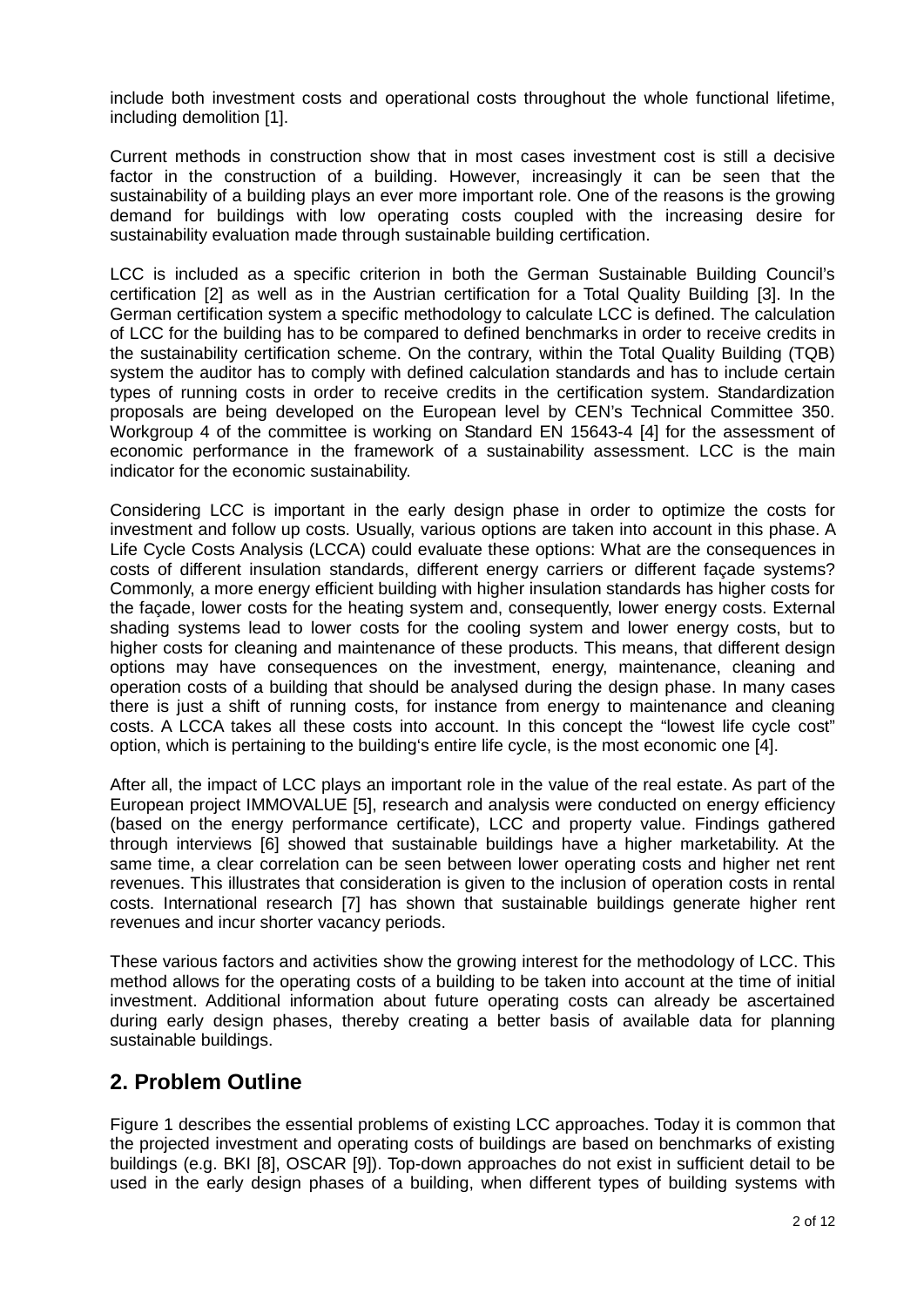altering costs have to be compared. These approaches are based on categories such as airconditioned or non-air-conditioned office buildings without paying regard to the particulars of the building design or technical equipment in use in the building. Furthermore, concepts for energy efficient office buildings or those that implement alternative energy systems are not respectively insufficiently taken into consideration. Since specifications are relevant to the past, obviously they cannot be representative of current sustainable building designs.

Existing software tools for calculation of LCC (e.g. LEGEP [10], BUBI [11], Baulocc [12] available on the German-language market) are based on the bottom-up approach, which makes it necessary to enter itemized data (i.e. lime cement plaster, or type of paint coating/finish of paint). On the one hand this requires a great deal of data entry while on the other hand the data is simply not available at the required level of detail in the initiation and early design phases. A quick simulation of different variations, as it is necessary in an iteration process with an integrated planning approach, is only possible through a great expenditure of time and effort.



*Figure 1: Missing link in models for calculating life cycle costs during the design phase (Source: original illustration)*

Likewise, there are countless software programs which calculate economic efficiency or programs for calculating LCC (e.g. LCProfit), that do not come with any cost data pre-sets. Therefore, in order to calculate LCC, the first task is to determine construction and operating costs of the building which again, requires extensive time and effort in the early design phases. It is exactly in the initial design phase, that taking the long-term economical implications into account is most decisive, as the influence on LCC is most significant in the initial phase of a project. Approximately 80% of all investment and operating costs are determined in the initial and early design phases [13]. Further on in the design phase, the influence on costs declines. Quite the contrary, the accumulation of building costs increases during the design phase. Therefore, it is of the utmost importance to optimize systems in these first phases of a building project. However, just in this period of the project there is a missing link in LCC models in order to assess different design options quickly during the design process.

### **3. Research Objectives and Purpose**

The objective of the newly developed approach was to model the building in such a way that LCC can already be calculated in the early design phases; even at a point of time when no design for the building is yet available at the definition of requirements.

The main concept is to have an 80/20 Pareto principle that is applied in the design process: by using approximately 20 percent of input efforts 80 percent of the indicators should be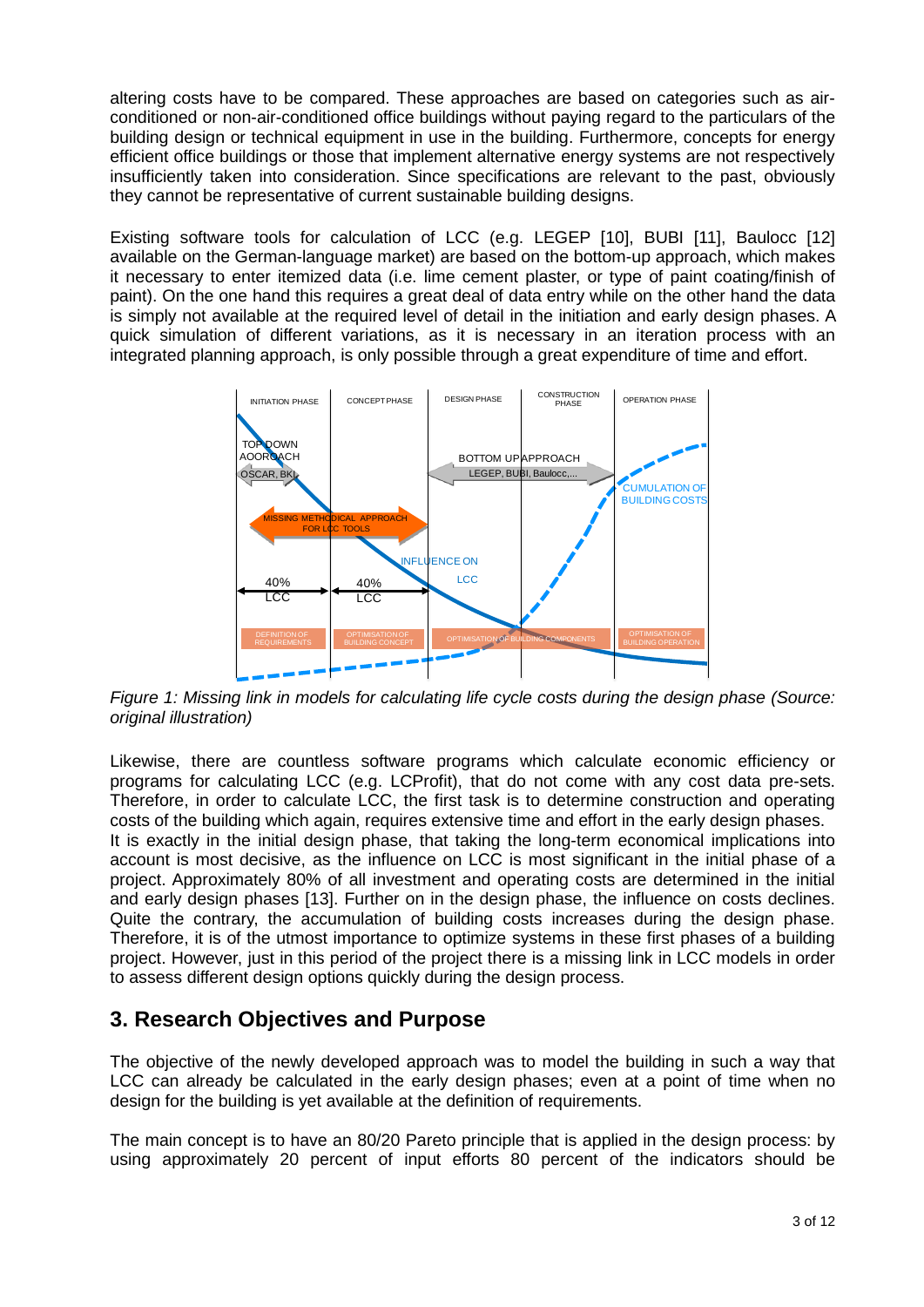calculated. Furthermore, the first LCC calculation should be carried out before the first architectural concept is drawn.

The purpose of this LCC model is to calculate costs to provide construction clients of office buildings well-founded basis for decision making in order to:

- inform construction clients about the life cycle costs of buildings in the early demand planning phase: these clients very often don't know about the long term costs of decisions in the demand planning phase. When they can decide on having for instance a passive house at the end of a construction process, they don't know the options and consequences for investment and follow up costs. This is a crucial aspect concerning the decision for sustainable buildings. If consultants and construction clients don't know the financial consequences of their decision in early demand planning phase in detail, this might impede the implementation of energy efficient buildings. By using the new LCC method, the client should be well informed about the financial consequences at the very beginning of a building project process
- analyse options for different projects solution in preliminary designs and drafts during the design phases. In this phase, various designs and technical solutions will be analysed regarding the economical effect for the building. By making use of the mentioned LCC model as well as the supportof a tool, various options concerning design and technology can be analysed very quickly in order to find the optimal economical solutions and not to delay the design process.

By integrating the necessary input data for this model into a software tool, it should be possible – with an acceptable expenditure of time and effort – to make reliable statements on prospective investment and operating costs of the building and thereby accelerate the realization of sustainable and energy efficient construction concepts.

### **4. Methodical approach**

Figure 2 shows the different phases of a design process. In the initiation phase the requirements are defined. For instance which total area is needed, which quality of building should be carried out? When the requirements are defined, the architect designs the first concepts. In this phase the life cycle costs of the general building concept should be optimised. Later on in the design phase LCC of building components will be analysed.

In order to make use of this approach, models for generating the space allocation program and volume program for the building as well as data for construction costs and operating costs are necessary on an aggregated level. This eventually enables entries to be made before the beginning of design. In addition, an energy calculation model should illustrate the interdependency between the building design, the façade, and the building equipment system. If this is executed in this way, no additional calculation tool is needed. The model design should enable LCC analysis during the design phase for optimisation of the building concept and, to a lesser extent, during the preparation for construction for the optimization of the building components.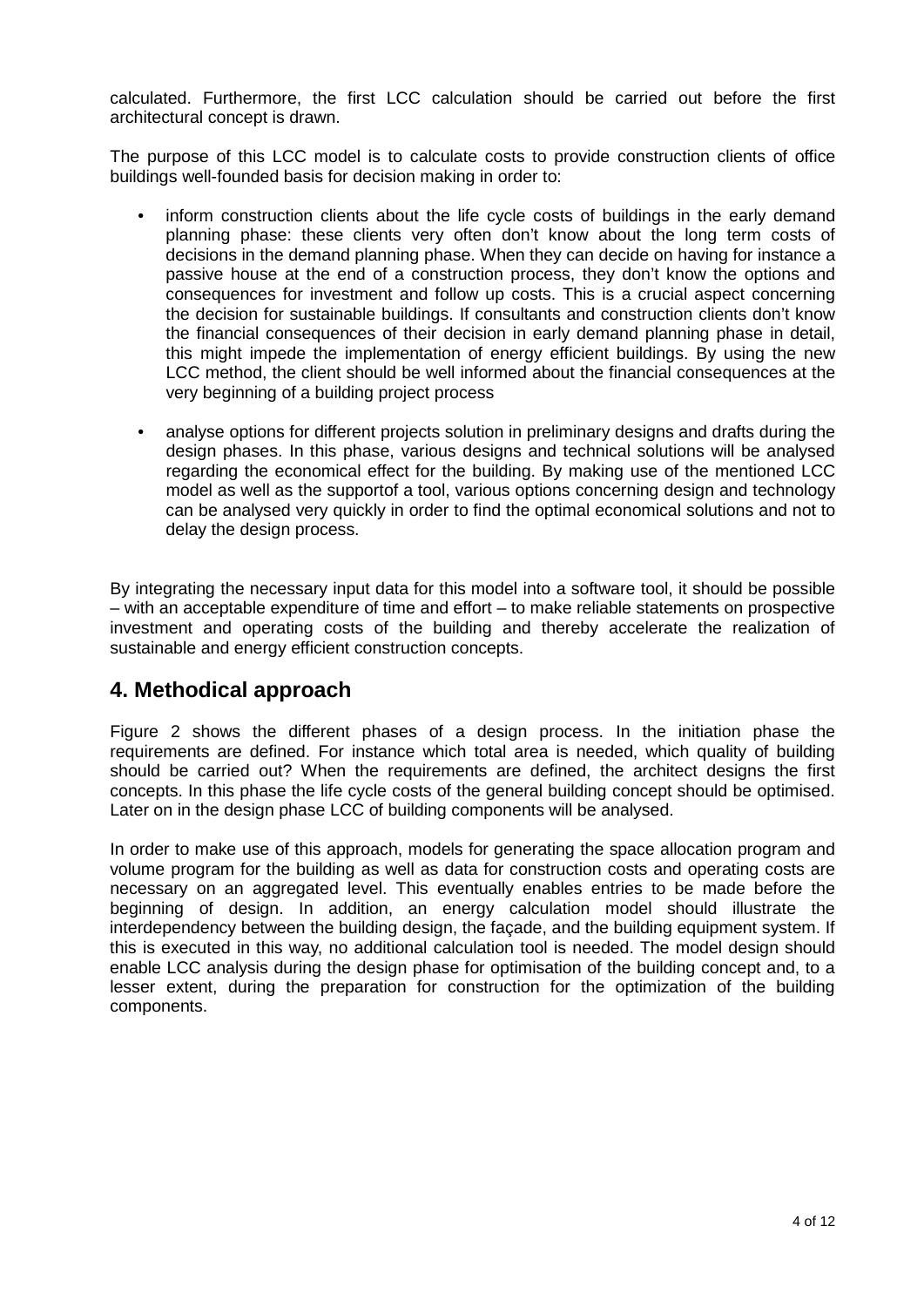

*Figure 2: Areas of application of the LCC tool from initiation through to the detailed design phase (Source: original illustration)*

# **5. Realisation of a new LCC model**

### **5.1 Reducing input data**

On the one hand there should be little data input comparing to a top-down approach; on the other hand the results should be building specific comparing to a bottom-up method. In order to combine the advantage of the fast cost estimation of the top-down method with the advantage of the accuracy of the bottom-up method it was necessary to take on a new approach.

At the same time, the decision-making process in the design phase was incorporated into the model with great detail. Figure 3 describes the decision making process in a building project. At the bottom there are the stages of life, beginning from acquisition to operation and disposal of the building. On the vertical axis there are the different levels of detail in the decision process. Furthermore, different parts of the building such as structure, envelope, services and finishes are mentioned separately. In general, decisions are made mainly at the strategic phase and system levels during the stage before the construction of a building as shown in figure 3.



*Figure 3: Levels in the decision-making process (Source: European Commission [14])*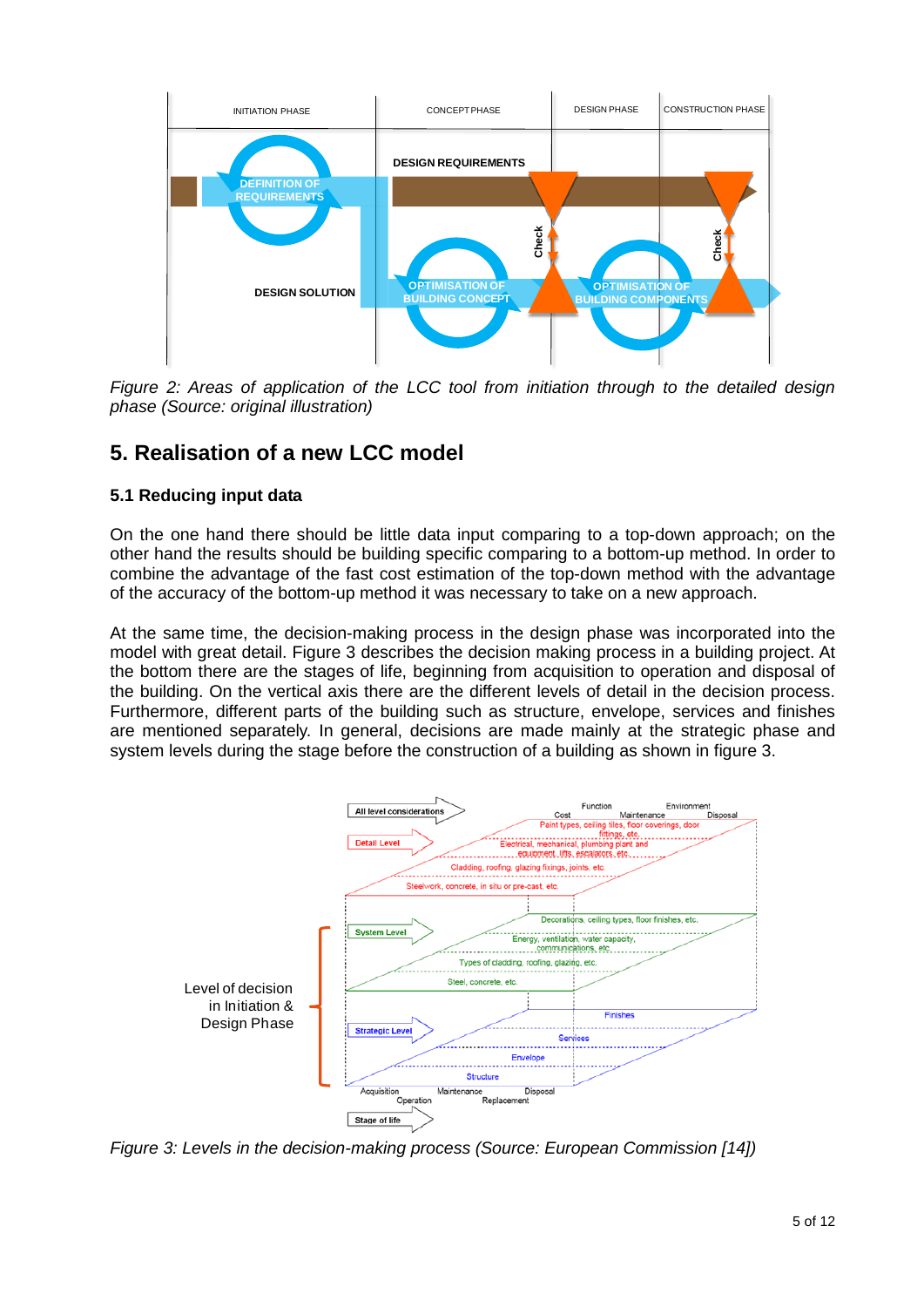For this reason, the building was divided into aggregated building elements with the aim of reducing input data. These elements were evaluated regarding the influence on costs and in total amount of a building. Moreover, the relevance for system decisions in the early design phase was taken into account.

Concerning the building, the impact of the various usage areas on cost was investigated, focussing on outlining the effect of special spaces on cost compared with main usage "office" spaces. The primary utilization of an office building, as the names suggest, is for office and administrative use. The main usage spaces are complimented by decentralized spaces such as staircases, elevators, restrooms, as well as centralized special usage areas such as conference rooms, the lobby, cafeteria(s), storage areas or carports. The essential system decisions are made based on the main usage which also generates the main source of costs. Consequently, the building elements for the main usage areas ("office" spaces) need to be provided at a different level of detail than for the special usage areas.

Based on cost analysis, building elements were defined at different levels of detail. Depending on the influence of the usage, aggregation of the building elements was carried out at a different level. For the main usage area, "office", cost relevant issues are compiled at the level of elements (as defined by Austrian Standard ÖNÖRM B 1801-1 [15]), for less cost relevant issues or planning elements in less cost relevant usage areas at the level of cost ranges (as defined by ÖNORM B 1801-1 [15]).



#### *Figure 4: Structure of costs for the main usage "office" space and special usage space (Source: original illustration)*

The building elements were consequently compiled from bottom-up aggregated items for the relevant cost drivers. Referring to figure 4 the level of detail for building elements are the system level. For less relevant costs ranges and usages they were bottom-up aggregated in a less detailed level and tested against top-down benchmarks, hence a certain imprecision can be tolerated due to the relevance of the data. For this cost data the level of detail is the strategic level. Thus the number of elements and consequently the amount of data entry is reduced significantly.

#### **5.2 Virtual building model**

For the modelling of the building, a virtual building model was developed. This building model is based on the experience the company M.O.O.CON acquired as a result of their client consulting on office buildings. Based on the requirements of the client's brief, the virtual building model can calculate the approximate volume and surface area of the building at a time where no design drafts for the building have been put forward. Aside from the calculation of volume and surface area this tool can also optimize usable floor space. Optimising the use of floor space is a powerful lever for the reduction of construction and operating costs. Through the reduction of conditioned volume, energy costs can also be reduced.

In this process office spaces and other special spaces in the building are combined in different design variations to floors and building cores. Subsequently, the gross floor space is calculated. Thus, it is possible to optimize the floor space even at this point of time, which in turn leads to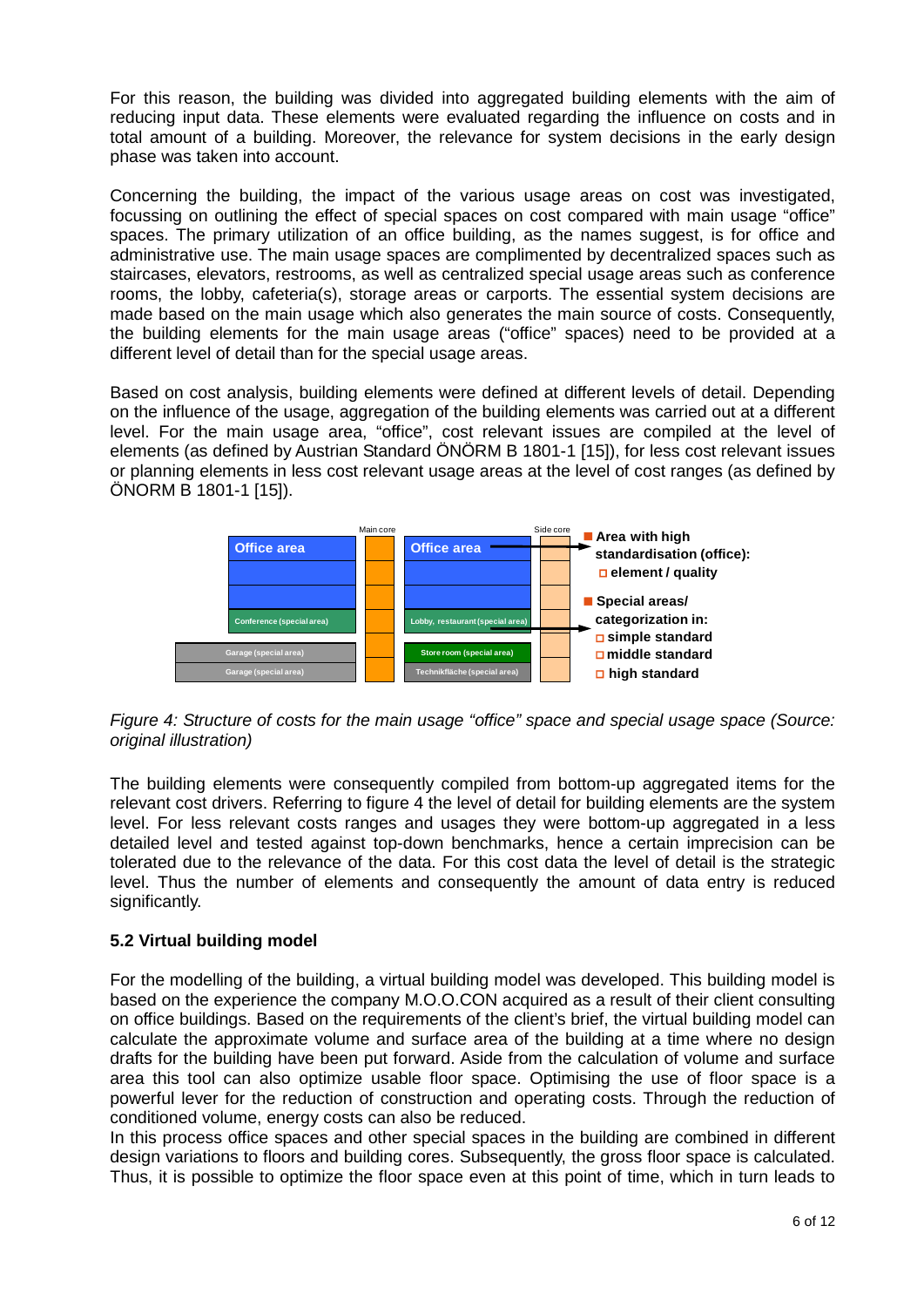lower follow-up costs. Figure 5 shows the model for optimising the floor space: the columns of the table contain the number of office areas adjacent to one staircase, the rows describe the total number of staircases in the building. The letters "HH" define high rise buildings; "FB" means low rise buildings. The numbers in the coloured cells are the total area of the building. By using this model, the type of building with lowest area can be chosen.

|                        |     |  |            |               |           |              |               |           |                   |        |           |                | <b>Anzahl Kerne</b> |           |                |                  |           |                |                  |           |                |                  |           |                |               |
|------------------------|-----|--|------------|---------------|-----------|--------------|---------------|-----------|-------------------|--------|-----------|----------------|---------------------|-----------|----------------|------------------|-----------|----------------|------------------|-----------|----------------|------------------|-----------|----------------|---------------|
| Gebäudebereiche / Kern |     |  |            |               |           |              |               |           |                   |        |           |                |                     |           |                |                  |           |                |                  |           |                |                  |           |                |               |
|                        |     |  | Typ Etagen | NGF oi        |           | Typ Etagen   | NGF oi        |           | <b>Typ</b> Etagen | NGF oi |           | Typ Etagen     | NGF oi              |           | Typ Etagen     | NGF oi           | Typl      | Etagen         | NGF oi           |           | Typ Etagen     | NGF oi           |           | Typ Etagen     | NGF oi        |
| $\circ$                | 1,0 |  |            | nicht möglich |           | 27           | nicht möglich |           | 18                | 32.41  |           | 14             | 31.792              |           | 11             | 31.324           |           |                | 31.206           |           |                | 30.955           |           |                | 30,486        |
| $\Box 0 \Box$          | 1,5 |  | 36         | nicht möglich |           | 18           | 32.61         |           | 12                | 31.752 |           | ٠q             | 31,400              |           |                | 30.82            | <b>FB</b> | 6              | 29.625           | <b>FB</b> |                | 29.498           | <b>FB</b> |                | 29.404        |
|                        | 2,0 |  | 27         | nicht möglich |           | 14           | 30.983        |           | $\circ$           | 30.398 |           |                | 29.781              | <b>FB</b> |                | 28.842           | <b>FB</b> |                | 28.724           | <b>FB</b> |                | 28.641           | FB.       |                | 28.607        |
| $\Box$ o $\Box$        | 2,5 |  | 22         | 32.89         |           |              | 30.545        |           |                   | 29.856 | <b>FB</b> |                | 28.455              | <b>FB</b> |                | 28.324           | <b>FB</b> |                | 28.236           | <b>FB</b> |                | 28.20            | <b>FB</b> |                | 28.17         |
|                        | 3.0 |  | 18         | 31.912        |           | $\bullet$    | 30.193        | <b>FB</b> | 6                 | 28.555 | <b>FB</b> |                | 28.334              | <b>FB</b> |                | 28.232           | <b>FB</b> |                | 28.191           | <b>FB</b> |                | 28.161           | <b>FB</b> | $\overline{2}$ | nicht möglich |
|                        | 3,5 |  | 16         | 31.624        |           | $\mathbf{R}$ | 29.983        | FB.       |                   | 28.199 | <b>FB</b> |                | 28.020              | <b>FB</b> |                | 27.967           | <b>FB</b> |                | 27.931           | <b>FB</b> |                | nicht möglich FB |           |                | nicht möglich |
| ے ت                    | 4.0 |  | 14         | 30.898        |           |              | 29.417        | <b>FB</b> |                   | 27.978 | <b>FB</b> |                | 27,861              | <b>FB</b> |                | 27.815           | <b>FB</b> |                | nicht möglich FB |           |                | nicht möglich FB |           |                | nicht möglich |
|                        | 4,5 |  | 12         | 30.775        | <b>FB</b> |              | 28.153        | <b>FB</b> |                   | 27.893 | <b>FB</b> |                | 27.789              | <b>FB</b> | $\overline{2}$ | nicht möglich    | <b>FB</b> |                | nicht möglich    | <b>FB</b> |                | nicht möglich FB |           |                | nicht möglich |
|                        | 5,0 |  | 11         | 30.268        | FB        |              | 27.955        | <b>FB</b> |                   | 27.736 | <b>FB</b> |                | 27.673              | <b>FB</b> | $\overline{2}$ | nicht möglich FB |           | $\overline{z}$ | nicht möglich FB |           | $\overline{2}$ | nicht möglich FB |           |                | nicht möglich |
|                        | 5.5 |  | 10         | 30.273        | FB.       |              | 27.765        | <b>FB</b> |                   | 27.609 | <b>FB</b> | $\overline{2}$ | nicht möglich       | <b>FB</b> |                | nicht möglich FB |           |                | nicht möglich FB |           |                | nicht möglich FB |           |                | nicht möglich |
|                        | 6.0 |  |            | 29.942        | FB        |              | 27.643        | <b>FB</b> |                   | 27,499 | FB        | $\overline{z}$ | nicht möglich       | <b>FB</b> | $\overline{2}$ | nicht möglich    | <b>FB</b> |                | nicht möglich FB |           |                | nicht möglich FB |           |                | nicht möglich |

*Figure 5: Output of floor space values per building sector and number of cores. (Source: M.O.O.CON)*

With the introduction of an architectural concept, the data in the building volume model is changed in accordance with the significant geometrical dimensions (essential building area data, façade, building orientation). With minimal additional effort for data entry the existing data can be optimally used.

#### **5.3 Cost database**

For the calculation of LCC in early design phase it is essential to have a cost database for investment and running costs in order to be able to calculate LCC very quickly. Therefore, based on the defined building elements and different quality levels of decentralized spaces, the costs for more than 1,000 database elements were calculated. Different sources were incorporated for an estimation of the investment and operation cost. These figures were integrated into a database which was specifically developed for this model.

In order to determine the total cost of the elements comprehensive building data was necessary. This was ascertained by drawing on the virtual building model or the architectural concept. As with the aggregation of the building elements, it was also necessary to keep the amount of required data to a minimum for the calculation of comprehensive building data.

Again, the results of the analysis of the cost drivers were drawn to and an attempt to incorporate only a few significant parameters from the building design was made. All other data should be calculated by algorithms based on these entries. The algorithms were derived from design regulations for office buildings, fire safety regulations, work space regulations and years of experience of various projects of M.O.O.CON. The significant parameters for the efficient use of space such as width and structure of building could easily be entered and changed. The data entry was done through a space allocation and function program in the initiation phase. Common measurements of architectural plans provided at this time were used as a basis during the early design phases.

Building elements could be defined and associated with investment and operating costs based on the structure of the usage area as well as significant system decisions, which contributed to the comfort of the interior (acoustics, visual comfort). For a usage area such as a cafeteria, this meant the definition of different building elements for different standards at a level of cost ranges (such as "high quality cafeteria"). For the office areas building elements for flooring, floor construction, office partitions, hallway dividing walls, noise insulation, etc. were defined (e.g. office area, flooring, carpet, high quality carpet). For the building itself, building elements such as façade, HVAC and many more had to be defined.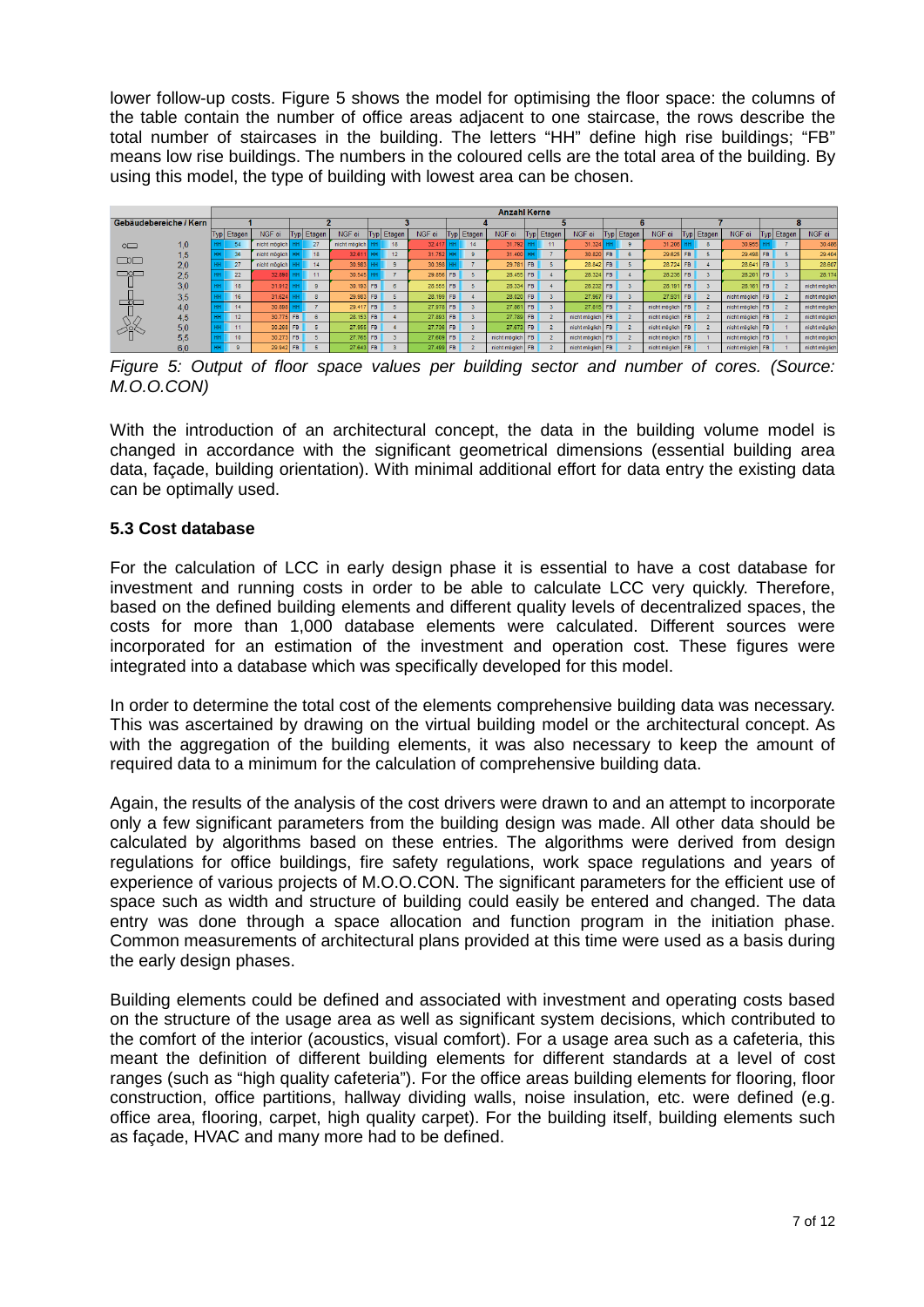#### **5.4 Calculation of energy use and energy costs**

Founded on the building model of selected building elements and user specified comfort guidelines, it was now possible to calculate energy consumption based on the calculation for the energy certificate complemented by several significant factors such as the influence of thermal mass, different usage areas, the consideration of daylight, the actual energy consumption of different utilities like lighting, cooling, heating and ventilation.

The energy calculation was divided into different degrees of detail. For the main use of the building the energy consumption was calculated according to an energy balance model by using ISO 13790 [16]. Precisely, the Austrian standards for calculating the energy performance certificate were used (ÖNORM B 8110-6 [17], ÖNORM H 5056 [18], ÖNORM H 5057 [19], ÖNORM H 5058 [20]). For detailed calculation of energy demand for lighting the European standard ÖNORM EN 15193 [21] was incorporated taking the use of daylight into account. To be more precise, additional aspects in comparison to the energy performance certificate were included in order to calculate the energy consumption. The thermal mass was calculated based on a detailed assessment of the respective building elements. The operation time of the building could be inserted individually.

The decentralised areas were calculated very roughly. In these areas the usage of space is normally most important for the energy use (e.g. in the kitchen the internal appliances are more important for the energy use than the system of the façade). In these areas the heating and cooling level is depending on the energy balance of the main usage area. Furthermore, energy demand details based on data of DIN 18599-10 [22] and SIA 2024 [23] were integrated without calculation of an energy balance.

Based on the integration of a detailed energy assessment method and by using an individual operation period as well as comfort date, realistic energy usage scenarios could be compiled. Results of the calculation were compared to the general benchmarks of the OSCAR report [9]. Owing to the programming of a software interface the entry of the building model and of the building elements could be directly linked to the energy cost calculation, making any additional step unnecessary. The linking of the building elements to the use of energy calculation allows for an additional correlation between building design and heating and cooling load of the building's central equipment system. Heating and cooling loads are calculated through the entry of the building's volume and façade design. These loads are indicators for the selection of the dimension of the building equipment systems for heating and cooling. An improved insulation of the façade contributes directly to lower investment and operating costs of the building equipment systems. The chosen method of calculating the energy costs also allows for the selection of alternative energy systems such as heat pumps, photo-voltaic and thermal solar systems.

Based on investment and operating costs provided by a per-element basis (originating from the building elements) as well as building specific calculated energy costs it is now possible to calculate LCC using the net present value method or the method of complete financial plans.

By changing significant parameters (inflation, construction cost index, energy cost index, depreciation period and financing options, etc.) their effect can be simulated. Sensitivity analyses can be done by changing the entered value for calculations. Cost parameter of the building can be varied in Excel allowing for a risk analysis of individual parameters to be carried out.

### **6. Discussion of methodology**

In the test phase of this LCC model investment cost and operating cost data, derived from completed and operating buildings, were compared with corresponding results generated by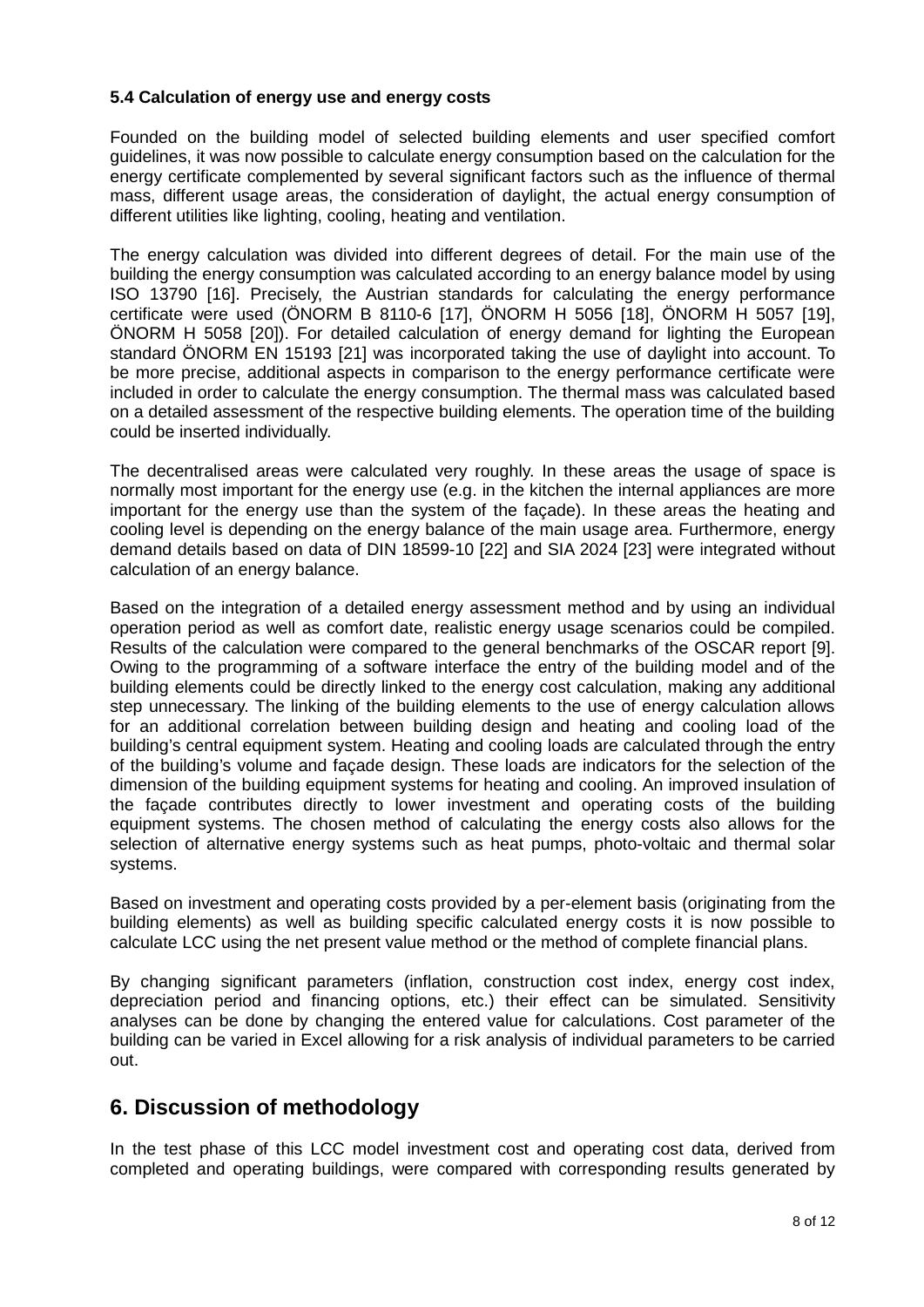this model. Through this data it was possible to test the programmed algorithms and the cost estimates and make any necessary change. Having completed the testing phase, it was possible to confirm that the chosen approach leads to extremely short data entry times. There are around 50 data inputs needed for the building geometry and around another 50 for the quality of the building elements. At the same time the cost reliability achievable in this early design phase remained within the margins of +/- 10 to +/- 20% for all simulated projects. Thus, it could be shown that with sufficient knowledge of significant cost drivers the simulation effort can be minimised without compromising on data reliability.

However, this cost data and results of LCC are just limited to a national level. In the test phase buildings from Austria and Germany were calculated. For this region, by taking certain regional factors for costs into account, this model can be applied by using the developed cost data base. Furthermore, there are restrictions in the building types. At the beginning, this model was developed just for office buildings. Now, the building types were extended to nursing homes, hospitals, hotels and schools. In general, these building types that have regular and standardized rooms in the main usage spaces can be used.

The cost data was mainly developed together with big Austrian building and HVAC companies. These companies have their focus on big non-residential buildings. Therefore, data cannot be used for small buildings less than 1,000 square meters are and for residential buildings.

# **7. Examples for LCC calculations**

The focus of the application is on the early design phase of a building project. Here, the LCC tool is used for the following purposes:

- Optimization of life cycle costs in the project initiation and determination of a reference value for life-cycle costs for the planned space and functional program, considering sustainability goals.
- Comparison of life cycle costs of different building designs in the context of an architectural competition
- Optimization of life cycle costs by comparing different solution in the preliminary design and design of a building project

#### **7.1 Assessment in the architectural competition**

A public project developer plans a nursing home with high sustainability standards. According to comprehensive sustainability criteria, a reference value for the life cycle cost of the building can be established in the definition of requirements. As a part of the architectural competition, the cost of the competition project was calculated, compared with the reference value and prepared for the jury. Therefore, the jury was able to consider the long-term economic effects of the architectural concept and building services in the competitive decision.

Figure 6 shows the investment costs of the five submitted projects and the reference value for the investment costs divided into costs for structural, HVAC and finishing works. Figure 7 contains life cycle costs in 25 years reference period while figure 8 shows the accumulation of life cycle costs in a time period of 60 years.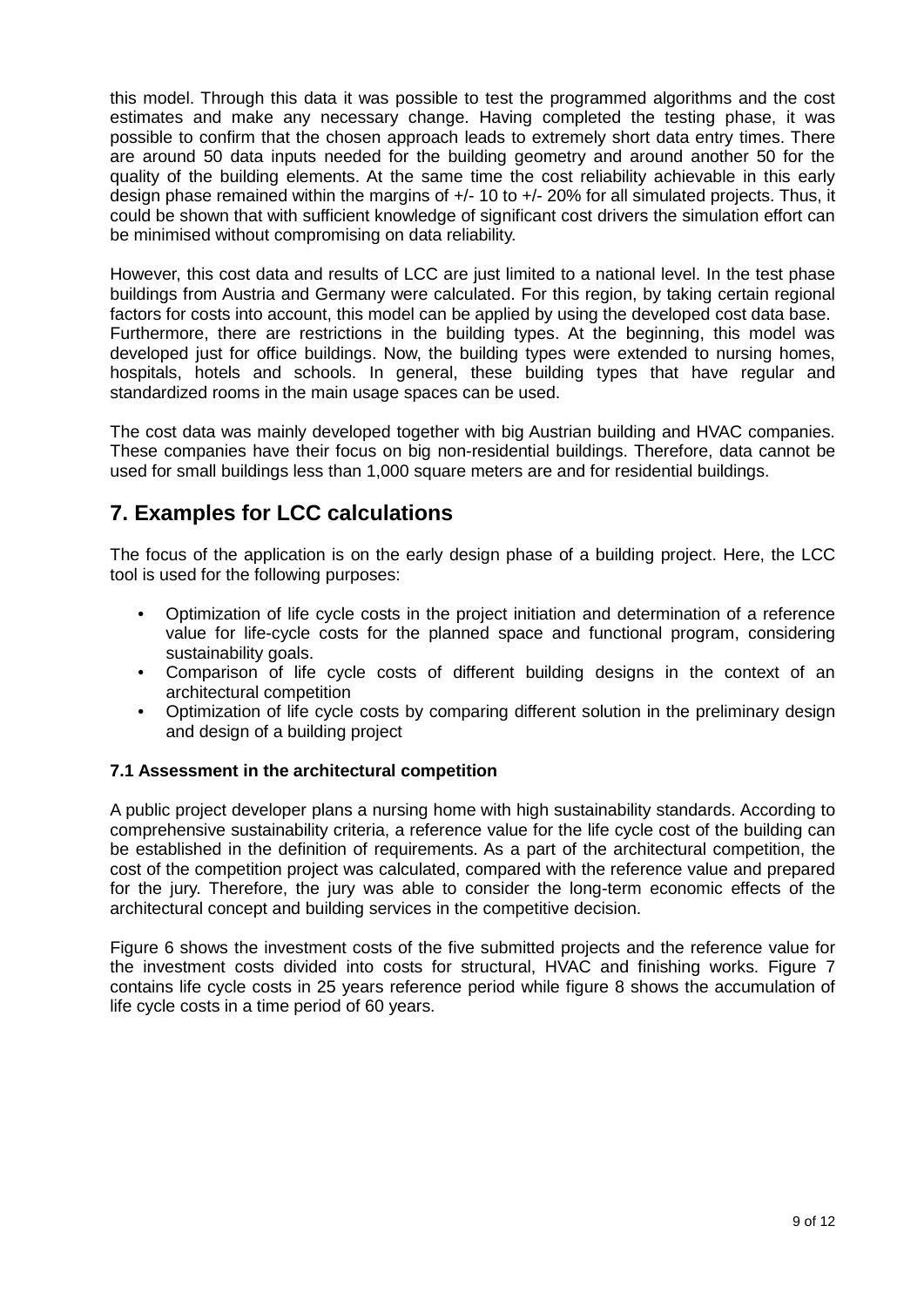

*Figure 6: Construction costs in EUR of five projects in the architectural competition in comparison with the reference value (Source: original illustration)*



*Figure 7: Life cycle costs in EUR of five projects in the architectural competition in comparison with the reference value in 25 years reference period (Source: original illustration)*



*Figure 8: Accumulation of life cycle costs in millions of EUR of five projects in the architectural competition in comparison with the reference value in 60 years reference period (Source: original illustration)*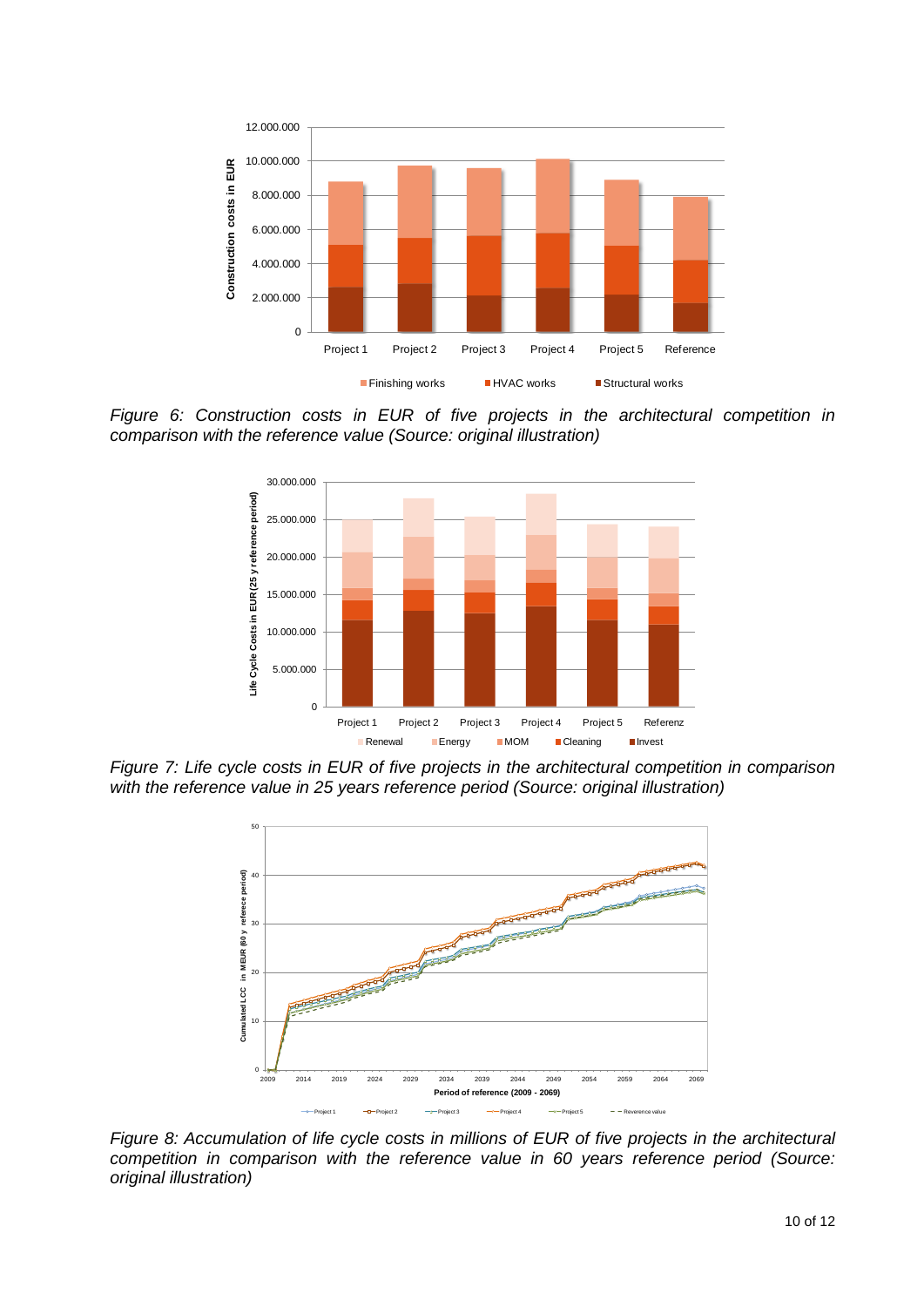Comparing all projects, there are two projects (No. 2 and 4) that have higher LCC than other projects and the reference value. By using this graphs and cost values, the projects will be analysed regarding the economical effects. The jury will receive the results of graphs, values and of the analysis to incorporate LCC in their decision for the best project.

#### **7.2 Assessment in the preliminary design phase of an office building**

A private project developer plans a new office building in passive house standard. For this project approximately 3% additional investment costs for a passive house were compared to the anticipated operating costs. The additional investment costs could be refinanced within 17 years with an assumed energy cost index of 5%. For an institutional development project it is even more important to show the full cost of the building to the future tenants. Only when full costs of energy efficient buildings are on the same level of building with low energy efficiency, such projects can be carried out. The cost of good decision making information about costs in early stages is therefore crucial.

For this project, the cost drivers over the life cycle have been shown in the design phase. Thus, the design team concentrated on the most relevant building elements.

A comparison between different energy sources such as gas, district heating or geothermal energy was carried out; additionally the use of photovoltaic and thermal solar plant was considered. For the upcoming design phase the use of geothermal energy in combination with an activation of thermal mass (peak load with district heating) will be assessed in detail.

### **8. Conclusion**

The development of a new model for calculating LCC in the early design phase was successfully transferred to the market. There are first projects in the demand planning phase, for architectural competition as well as in the design phase of a building. The results of this model are mainly used to give the construction client valuable information about the future cost of the building.

At the moment this model is extended to the refurbishment of buildings. The main aim is to compare different solutions (refurbishment of an existing buildings, construction of a new building) in the initiation phase of a building in order to give the construction client valuable decision making information for the optimal economical solution.

In general, the economical dimension of a building is just one aspect. By advising the construction client in the early design phase all aspects of sustainable building are taken into account. Potential negative and positive aspects of different design solutions are mentioned in order to find the best integrated design solution for the building.

### **9. Acknowledgement**

The development of the mentioned model for early calculation of LCC in the design process was funded by the "*ZIT - Die Technologieagentur der Stadt Wien*" (Agency for Technologie of the City of Vienna). The further development of an LCC model for the refurbishment of buildings is supported by the Austrian programme "*Haus der Zukunft plus*" (Building of the Future plus) within the project BIGMODERN.

The development of a database for investment and running costs of building elements was supported by the large Austrian construction company *Allgemeine Baugesellschaft - A. Porr Aktiengesellschaft* as well as the large Austrian and international building equipment supplier *Cofely Gebäudetechnik GmbH* and the engineering office *Allplan GmbH*.